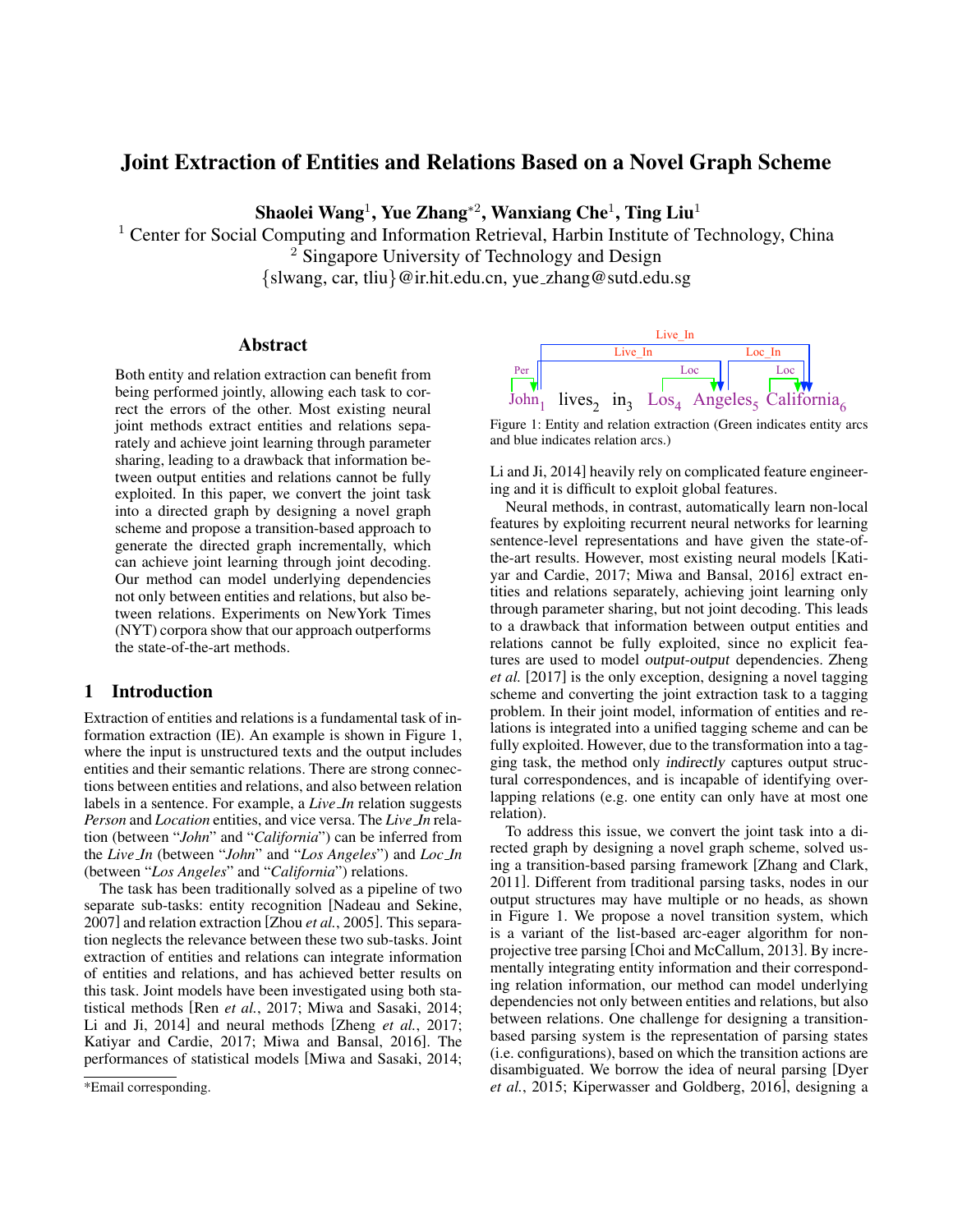|         |  |  |                              |                                       | Input: John lives in Los Angeles California |
|---------|--|--|------------------------------|---------------------------------------|---------------------------------------------|
|         |  |  |                              | Tags: $ S-LI-1 $ O O $ B-LI-2$ E-LI-2 |                                             |
| Result: |  |  | {John, Live_In, Los Angeles} |                                       |                                             |

Figure 2: Example for the baseline tagging scheme.

special recursive neural network to model underlying *entityrelation* and *relation-relation* dependencies. We also use a Bi-LSTM to represent each sentence token to capture richer contextual information. The main contributions of this work are concluded as follows:

- We propose an intuitive graph scheme to jointly represent entities and relations, so that end to end relation extraction can be easily transformed into a parsing-like task
- Based on our graph scheme, we propose a novel transition system to generate the directed graph. In addition, we design a special recursive neural network to better model underlying *entity-relation* and *relation-relation* dependencies.
- We conduct our experiments on NewYork Times (NYT) corpora and the results show our method outperforms the state-of-the-art end-to-end methods.

The code is released<sup>1</sup>.

## 2 Problem Definition

#### 2.1 Baseline: Tagging Scheme

Zheng *et al.* [2017] treat the joint extraction task as a sequence labeling problem, proposing a novel tagging scheme. Figure 2 is an example of the tagging scheme. Tag "O" means that the corresponding word is independent of extracted entities and relations. In addition to "O", the other tags consist of three parts: the word position in the entity, the relation type, and the relation role. It uses the "BIES" (Begin, Inside, End, Single) signs to represent the position information of a word in the entity. The relation type information is obtained from a predefined set of relations. The relation role information is represented by the numbers "1" and "2", where "1" means that the word belongs to the first entity in the relation and "2" means that the word belongs to the second entity. As shown in Figure 2, "*Los*" is the first word of entity "*Los Angeles*" belonging to the second element of relation *Live In*, so its tag is "B-LI-2". The other entity "*John*", which is the first element of relation *Live In*, is labeled as "S-LI-1".

Based on this tagging scheme, Zheng *et al.* [2017] develop an end-to-end model with a biased loss function for the sequence labeling problem. State-of-the-art results are achieved thanks to the association between related entities in joint decoding. However, the method is incapable of identifying the overlapping relations. For instance, the sentence in Figure 1 contains three relations, in which every entity has two relations with other entities. But only one of the relations can be extracted under the tagging scheme.

| Transitions                              | <b>Change of State</b>                                                                                                                                      |
|------------------------------------------|-------------------------------------------------------------------------------------------------------------------------------------------------------------|
| $LEFTl$ -REDUCE                          | $([\sigma   i^*], \delta, e, [j^*   \beta], R, E)$<br>$(\sigma, \delta, e, [j^* \beta], R \cup \{(i^* \leftarrow j^*)\}, E)$                                |
| $R$ IGHT <sub>1</sub> -SHIFT             | $([\sigma   i^*], \delta, e, [j^*   \beta], R, E)$<br>$([\sigma   i^*   \delta   j^*], [], e, \beta, R \cup \{(i^* \stackrel{l}{\rightarrow} j^*)\}, E)$    |
| <b>NO-SHIFT</b>                          | $([\sigma   i^*], \delta, e, [j^*   \beta], R, E)$<br>$([\sigma   i^*   \delta   j^*], [], e, \beta, R, E)$                                                 |
| <b>NO-REDUCE</b>                         | $([\sigma   i^*], \delta, e, [j^*   \beta], R, E)$<br>$(\sigma, \delta, e, [j^* \beta], R, E)$                                                              |
| $LEFTI$ -PASS                            | $([\sigma   i^*], \delta, e, [j^*   \beta], R, E)$<br>$(\sigma, [i^* \delta], e, [j^* \beta], R \cup \{(i^* \leftarrow j^*)\}, E)$                          |
| $R$ IGHT <sub><math>l</math></sub> -Pass | $([\sigma   i^*], \delta, e, [j^*   \beta], R, E)$<br>$(\sigma, [i^* \delta], e, [j^* \beta], R \cup \{(i^* \stackrel{l}{\rightarrow} j^*)\}, E)$           |
| NO-PASS                                  | $([\sigma   i^*], \delta, e, [j^*   \beta], R, E)$<br>$(\sigma, [i^* \delta], e, [j^* \beta], R, E)$                                                        |
| <b>O-DELETE</b>                          | $([\sigma   i^*], \delta, e, [j   \beta], R, E)$<br>$([\sigma   i^*], \delta, e, \beta, R, E)$                                                              |
| <b>GEN-SHIFT</b>                         | $([\sigma   i^*], \delta, e, [j   \beta], R, E)$<br>$([\sigma   i^*], \delta, [j   e], \beta, R, E)$                                                        |
| $GEN-NER(u)$                             | $([\sigma   i^*], \delta, [j   e], [\beta], R, E)$<br>$(\lceil \sigma   i^* \rceil, \delta, \lceil \rceil, \lceil j^*   \beta \rceil, R, E \cup \{ j^* \})$ |

Table 1: Transition actions,  $*$  indicates an entity.

#### 2.2 The Graph Scheme

Instead of label sequences, we transform entity mentions and their relations into a directed graph. The nodes in the graph correspond to words in the input sentence. The directed arcs are broadly categorized into: 1) entity arcs that represent internal structures of entities; 2) relation arcs that represent relations between entities, where head node means the first element of relation and modifier node means the second element of relation. To cope with the overlapping relations, the node in our directed graph can have multiple heads, which is different from traditional constituent parsing or dependency parsing graph. Figure 1 illustrates our graph representation, where the input sentence contains: 1) three entities, which are converted into corresponding green arcs with entity labels; and 2) three relations, which are converted into corresponding blue arcs with relation labels. Besides, the other words irrelevant to the final result have no corresponding arcs.

### 3 Method

#### 3.1 Transition System

We propose a novel neural transition-based method, inspired by the list-based arc-eager algorithm [Choi and McCallum, 2013]. There are two types of transition actions: 1) entity actions, which are used to recognize entities; 2) relation actions, which are used to recognize relations between entities.

Formally, we use a tuple  $(\sigma, \delta, e, \beta, R, E)$  to represent each state, where  $\sigma$  is a stack holding processed entities,  $\delta$  is a stack

<sup>1</sup> https://github.com/hitwsl/joint-entity-relation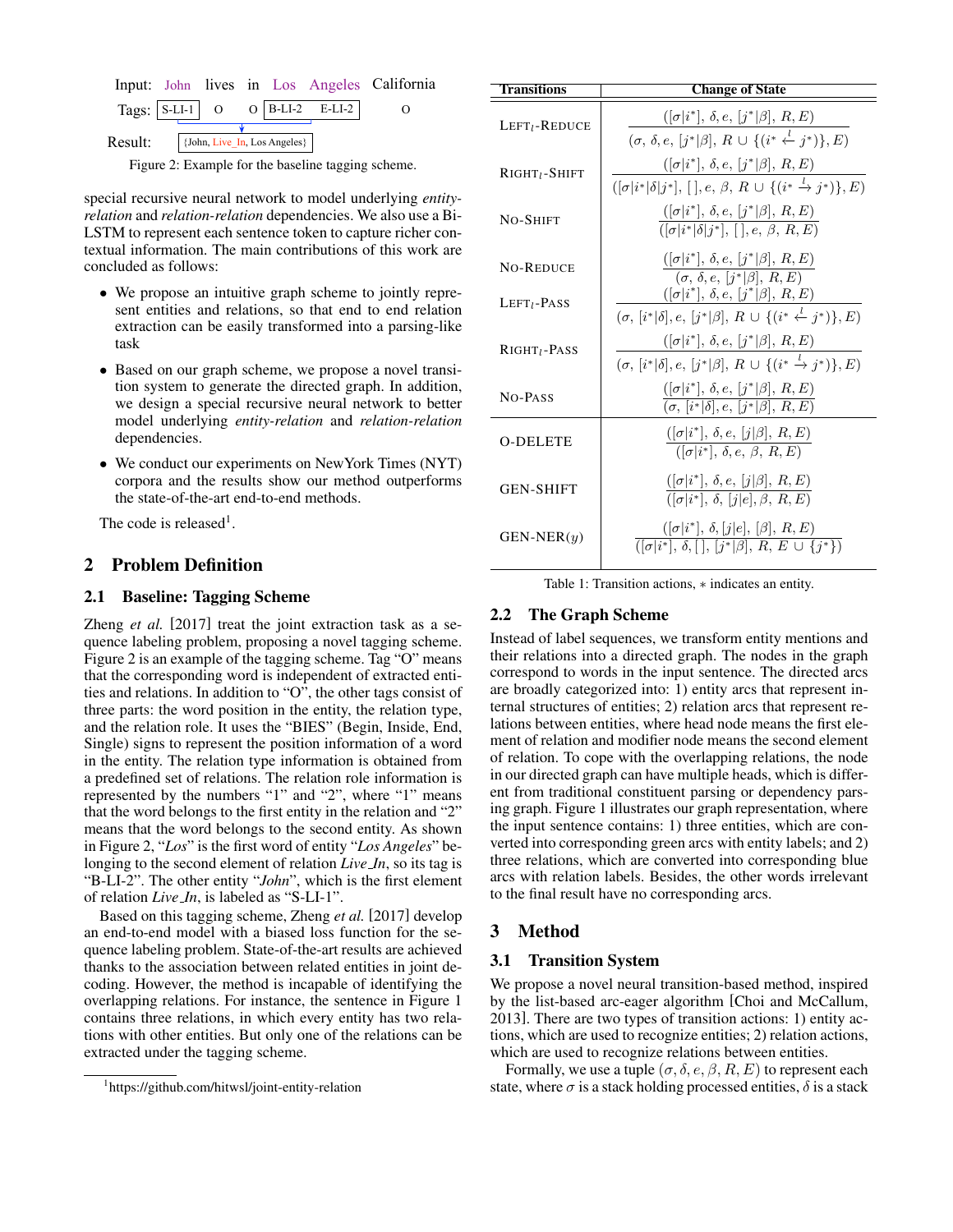| <b>Transitions</b> | <b>Preconditions of transition actions</b>                                                              |
|--------------------|---------------------------------------------------------------------------------------------------------|
| $LEFT1-*$          | $[i \neq 0] \wedge \neg[(i \rightarrow^* j) \in R] \wedge (j \in E)$                                    |
| $RIGHT - *$        | $\neg[(j \rightarrow^* i) \in R] \wedge (j \in E)$                                                      |
| *-REDUCE           | $\neg[\exists k \in \beta \ (i \rightarrow k) \lor (i \leftarrow k)] \land (j \in E)$                   |
| $*-$ SHIFT         | $\neg[\exists k \in \sigma.(k \neq i) \land ((k \rightarrow j) \lor (k \leftarrow j))] \land (j \in E)$ |
| <b>O-DELETE</b>    | $(j \notin E) \wedge (e = [$                                                                            |
| <b>GEN-SHIFT</b>   | $(j \notin E)$                                                                                          |
| <b>GEN-NER</b>     | $(i \notin E) \wedge (e \not\equiv \lceil \rceil)$                                                      |

holding entities that are popped out of  $\sigma$  but will be pushed back in the future, e is a stack storing the partial entity chunk, and  $\beta$  is a buffer holding unprocessed words. R is a set of relation arcs.  $E$  is a set of entity arcs. We use an index i to represent word  $w_i$  and entity  $e_i$ , respectively. A is used to store the action history.

The set of actions is shown in Table 1. The first seven actions are used to generate relations, and the last three actions are used to generate entities. In particular,  $LEFT<sub>l</sub>$ -REDUCE adds a relation arc with label l from  $e_j$  to  $e_i$ , and pops  $e_i$  out of  $\sigma$ . RIGHT<sub>l</sub>-SHIFT adds a relation arc with label l from  $e_i$ to  $e_j$ , and pushes all entities in  $\delta$  and  $e_j$  into  $\sigma$ . NO-SHIFT pushes all entities in  $\delta$  and  $e_j$  into  $\sigma$ . NO-REDUCE pops  $e_i$  out of  $\sigma$ . LEFT<sub>l</sub>-PASS adds a relation arc with label l from  $e_j$  to  $e_i$ , and moves  $e_i$  to the front of  $\delta$ . RIGHT<sub>l</sub>-PASS adds a relation arc with label l from  $e_i$  to  $e_j$ , and moves  $e_i$ to the front of  $\delta$ . NO-PASS simply moves  $e_i$  to the front of δ.  $(i^* \rightarrow j^*)$  is used to denote a relation arc from  $e_i$  to  $e_j$ with label  $l \nvert (i^* \rightarrow j^*)$  and  $(i^* \rightarrow^* j^*)$  indicate that  $e_i$  is a head and an ancestor of  $e_j$  respectively. Note that all the relation actions are forbidden when the top element of  $\beta$  is a word. O-DELETE pops  $w_i$  out of  $\beta$ . GEN-SHIFT moves  $w_i$  from  $\beta$  to e. GEN-NER(y) pops all items from the top of e creating a "chunk", labels this with label y, pushes a representation of this chunk onto  $\beta$ , and an entity is added to E. All the entity actions are forbidden when the top element of  $\beta$  is an entity.

Each action needs to satisfy certain preconditions to ensure the properties of a well-formed directed graph of entities and relations, as described in Table 2. To produce arcs pointing to entities with multiple heads, we design the preconditions of LEFT<sub>l</sub>-\* and RIGHT<sub>l</sub>-\* so that the dependency between a head and its modifier can be generated even if the modifier already has a head. Furthermore, we want to confirm that all heads and children of a word are found before the word is reduced. To this end, we set the head confirmation in the precondition of  $*$ -REDUCE to make sure no extra head of  $e_i$  is in the buffer  $\beta$ .

Table 3 shows the sequence of state transitions given the sentence in Figure 1. The initial state is  $([-], [-], [-], [-], \dots, n], \emptyset, \emptyset)$ , while the terminal state is  $(\sigma, \delta, [\ ] , [\ ] , R, E)$ . Transition actions are generated by consulting the gold-standard graph during training and a neural network classifier during decoding.

## 3.2 Search Algorithm

Based on the above transition system, our decoder searches for an optimal action sequence for a given sentence. The system is initialized by pushing all the input words and their rep-



Figure 3: Representation of model state 6 in Table 3.  $h(*)$  indicates the Bi-LSTM representation of each token,  $e(*)$  indicates the composition of entities and their relations.

resentations onto  $\beta$  in reverse order, such that the first word is at the top of  $\beta$ .  $\sigma$ ,  $\delta$ ,  $e$  and  $A$  each contains an empty-stack token. At each step, the system computes a composite representation of the model states (determined by the current configurations of  $\beta$ ,  $\sigma$ ,  $\delta$ ,  $e$  and  $A$ ), which is used to predict an action to take. Decoding completes when  $\beta$  and e are both empty (except for the empty-stack symbol), regardless of the other states.

As shown in Figure 3, the model state representation at time t, which is written as  $m_t$ , is defined as:

$$
m_t = \max\{0, W[s_t; b_t; p_t; e_t; a_t] + d\},\
$$

where  $W$  is a learned parameter matrix,  $s_t$  is the representation of  $\sigma$ ,  $b_t$  is the representation of  $\beta$ ,  $p_t$  is the representation of  $\delta$ ,  $e_t$  is the representation of  $e$ ,  $a_t$  is the representation of  $A$ , d is a bias term.  $(W[s_t; b_t; p_t; e_t; a_t] + d)$  is passed through a component-wise rectified linear unit (ReLU) for nonlinearity.

The model state  $m_t$  is used to compute the probability of candidate actions at time  $t$  as:

$$
p(z_t|m_t) = \frac{\exp(g_{z_t}^T m_t + q_{z_t})}{\sum_{z' \in \mathcal{A}(S,B)} \exp(g_{z'}^T m_t + q_{z'})},
$$

where  $g_z$  is a column vector representing the embedding of the transition action z, and  $q_z$  is a bias term for the action z. The set  $A(S, B)$  represents the set of valid actions that may be taken given the current state. Since  $m_t$  encodes information about all previous decisions made by the transition system, the probability of any valid sequence of transition actions z conditioned on the input can be written as:

$$
p(z|w) = \prod_{t=1}^{|z|} p(z_t|m_t)
$$

We then have

$$
(E^*, R^*) = \operatorname{argmax}_{E,R} \prod_{t=1}^{|z|} p(z_t|m_t),
$$

where  $E^*$  is the best output entities, and  $R^*$  is the best relations. Thus the extraction of entities and relations are merged in one transition-based system. To label a new input sequence at test time, the maximum probability action is chosen greedily until the algorithm reaches a termination state.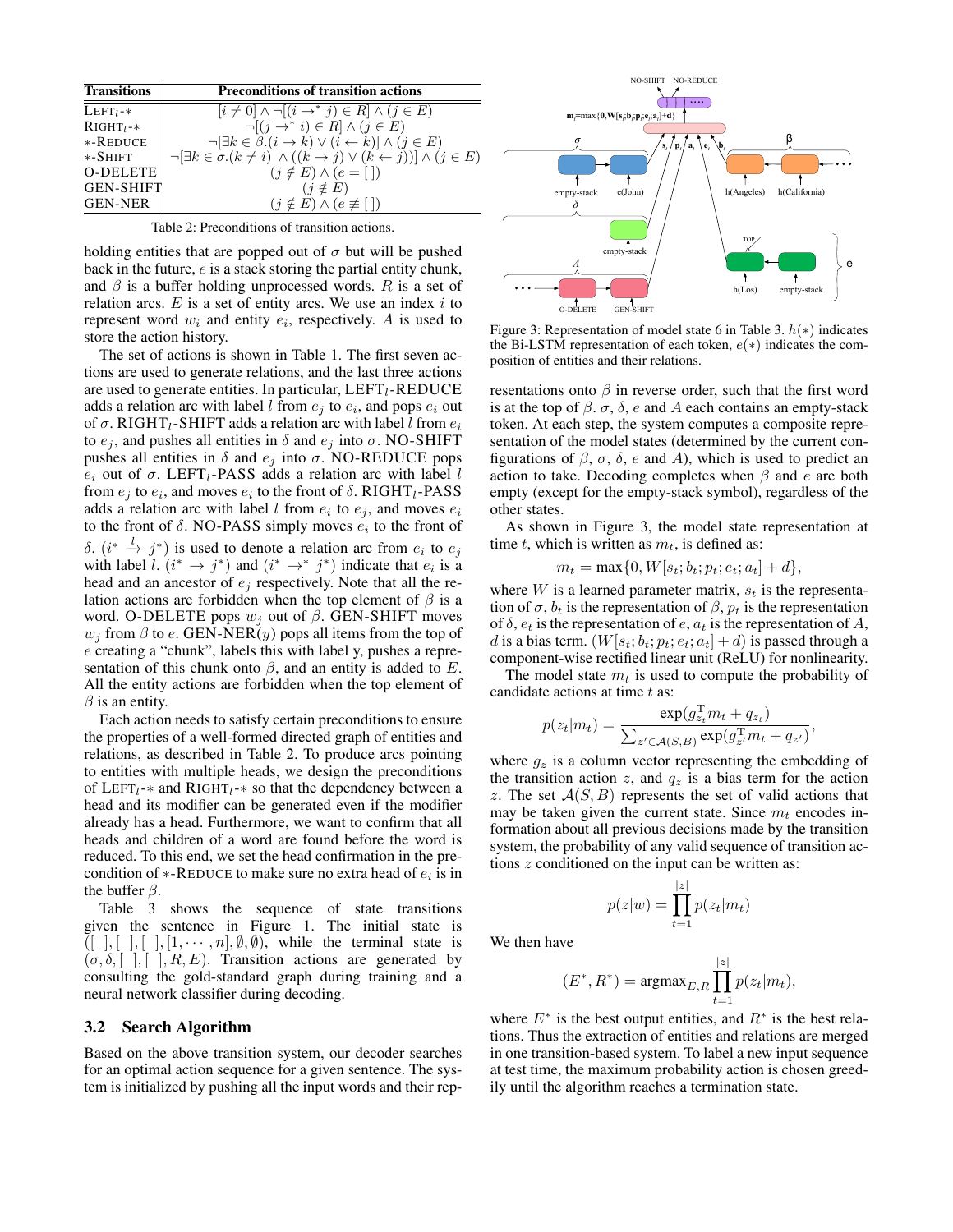

Table 3: Transition sequence for the entity and relation graph in Figure 1.

## 3.3 Input Representation

Two neural layers are used to represent the input, where the bottom layer is token embedding and the next layer is a Bi-LSTM layer to capture richer contextual information.

Token Embedding We use two vectors to represent each input token  $t_i$ : a learned word embedding  $w_i$  and a fixed word embedding  $\widetilde{w_i}$ . The two vectors are concatenated, trans-<br>formed by a matrix V and fed to a rectified layer to learn a formed by a matrix  $V$  and fed to a rectified layer to learn a feature combination:

$$
x_i = \max\{0, V[\tilde{w}; w] + b\},\
$$

 $x_i = \max\{0, V[\tilde{w}; w] + b\},$ <br>**Bi-LSTM Encoding** Given the token embeddings of an input sequence  $x = (x_1, ..., x_n)$ , bidirectional LSTM is used to process the sequence in both directions with two separate LSTM layers. The forward LSTM layer  $\vec{h}$  encodes the input sequence from  $x_1$  to  $x_n$ . In the similar way, the backward LSTM layer  $\overline{h}$  will encode the input sequence from  $x_n$  to  $x_1$ . We then concatenate  $\overrightarrow{h_t}$  and  $\overleftarrow{h_t}$  to represent word t's encoding information, denoted as  $h_t = [\overrightarrow{h_t}, \overleftarrow{h_t}]$ . Finally, the Bi-LSTM Embedding of the input sequence will be sent to the above structures of state representation.

#### 3.4 State Representation

Shown in Figure 3, for better capturing non-local context information, we use stack LSTM [Dyer *et al.*, 2015] to represent different components of each state. For a conventional LSTM, new inputs are always added in the right-most position; but in a stack LSTM, the current location of a stack pointer determines which cell in the LSTM provides  $c_{t-1}$  and  $h_{t-1}$  when computing the new memory cell contents. In order to move the stack pointer from the right-most position, the stack LSTM provides a *pop* operation which moves the stack pointer to the previous element. Thus, the stack-LSTM can be understood as a stack implemented so that contents are never overwritten. By querying the output vector to which the stack pointer points, a continuous-space "summary" of the current stack configuration is available. As shown in Table 3, once a RIGHT-PASS action is taken (state 12), the *pop* operation will be taken to move the stack pointer from position of 5<sup>\*</sup> to 1 ∗ . Once a RIGHT-SHIFT action is taken (state 13), the elements in  $\delta$  and top of  $\beta$  will be added in the position that the stack pointer points  $(1^*)$  in order.



Figure 4: Relation representation of "*Los Angeles*", computed by recursively applying composition functions.  $\tilde{W}^t$  is the parameters when "Los Angeles" is the modifier and  $W<sup>h</sup>$  is the parameters when "*Los Angeles*" is the head

#### 3.5 Composition Functions

To model underlying *entity-relation* and *relation-relation* dependencies, our method incrementally integrates the entity information and corresponding relation information into the transition-based model.

**Entity Chunks** When GEN-NER $(y)$  is executed, the algorithm shifts the sequence of words on e to the top of  $\beta$  as a single completed chunk. To compute an embedding of this sequence, we run a bidirectional LSTM over the embeddings of its constituent words together with the chunk type (i.e., y). This function is denoted as  $g(u, ..., v, r_y)$ , where  $r_y$  is a learned embedding of a label type. Thus,  $\beta$  contains a single vector representation for each labeled entity chunk.

Relation Labels Recursive neural network models enable complex phrases to be represented compositionally in terms of their components and relations [Dyer *et al.*, 2015]. Given a directed relation arc, which points from a head node h to a modifier node  $m$ , we combine both head-modifier pair and modifier-head pair, and use the combinations to update the embeddings of head node and modifier node separately. Formally, for the head-modifier pair, we have

$$
c = \tanh(W^h[H; M; R] + e^h)
$$

where  $W^h$  is a learned parameter matrix, H is neural embedding of the head entity,  $M$  is neural embedding of the modifier entity, R is vector embedding of the relation,  $e^h$  is a bias term.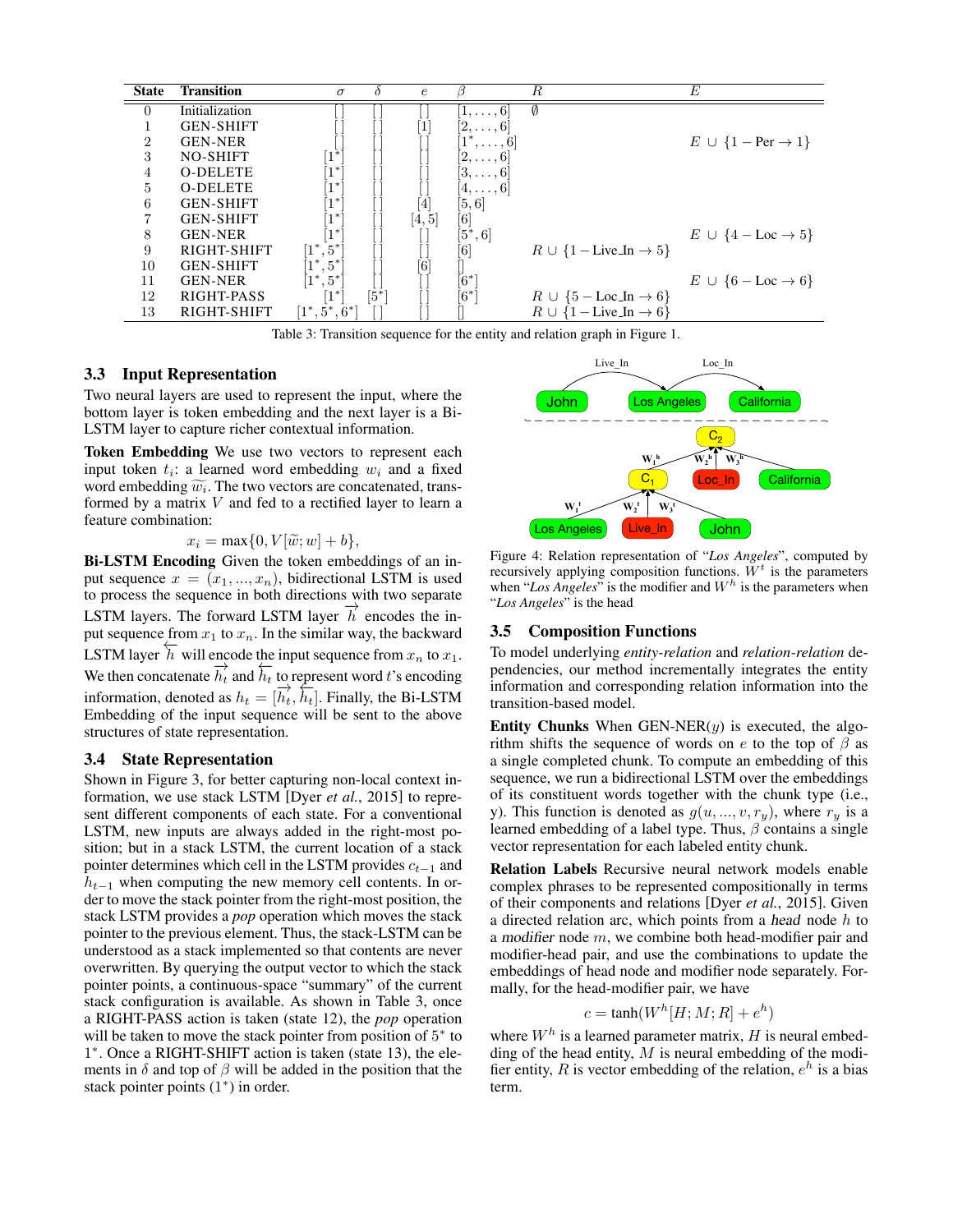Similary, for the modifier-head pair, we have

$$
c = \tanh(W^t[M; H; R] + e^t)
$$

where  $W^t$  is a learned parameter matrix,  $e^t$  is a bias term, and the others are the same with head-modifier pair.

To simplify the parameterization of our composition function, we combine the pairs one at a time, building up more complicated structures in the order they are "reduced" in the model. Figure 4 shows an example when updating the entity "*Los Angeles*", where the *Live In* relation is generated firstly.

## 4 Experiments

#### 4.1 Experimental settings

Dateset To directly compare with Zheng *et al.* [2017], we use the public dataset  $NYT^2$  as our main data set, which is produced by distant supervision [Ren *et al.*, 2017]. The training data set is obtained by means of distant supervision methods without manually labeling and contains 353k triplets in total. While the test set is manually labeled and contains 3, 880 triplets. Besides, the size of relation set is 24.

Evaluation Metrics We adopt standard Precision (Prec), Recall (Rec) and F1 score to evaluate the model. The labels of entity types are not considered when computing the final F1 score [Ren *et al.*, 2017; Zheng *et al.*, 2017]. In other words, a triplet is regarded as correct when its relation type and head offsets of the two corresponding entities are both correct. We follow Zheng *et al.* [2017], creating a validation set by randomly sampling 10% data from test set and use the remaining data as evaluation.

#### 4.2 Hyperparameters and Training Details

Given a set of training data, the training goal is to maximize the likelihood of each gold action given the current model state. We update all model parameters by backpropagation using stochastic gradient descent (SGD) with a learning rate of 0.01 and gradient clipping at 5.0. We regularize our network using dropout with rate 0.3 tuned using the development set. Following Dyer *et al.* [2015], we use a variant of the skip n-gram model, namely structured skip n-gram [Ling *et al.*, 2015], to create word embeddings. The AFP portion of English Gigaword corpus (version 5) is used as the training corpus and the embedding dimension is 100. We have 2 hidden layers in our network and the dimensionality of the hidden units is 100.

#### 4.3 Experimental Results

Baselines We compare our method with several state-of-theart extraction methods, which can be divided into the following categories: the pipelined methods, the jointly extracting methods, and the end-to-end methods. For the pipelined methods, the NER results are obtained by Ren *et al.* [2017], then several classical relation classification methods are applied to detect the relations. These methods include: (1) DSlogistic [Mintz *et al.*, 2009] is a distant supervised and feature

| <b>Method</b>                    | Prec. | Rec. | F1   |
|----------------------------------|-------|------|------|
| FCM [Gormley et al., 2015]       | 55.3  | 15.4 | 24.0 |
| DS+logistic [Mintz et al., 2009] | 25.8  | 39.3 | 31.1 |
| LINE [Tang et al., 2015]         | 33.5  | 32.9 | 33.2 |
| MultiR [Hoffmann et al., 2011]   | 33.8  | 32.7 | 33.3 |
| DS-Joint [Li and Ji, 2014]       | 57.4  | 25.6 | 35.4 |
| CoType [Ren et al., 2017]        | 42.3  | 51.1 | 46.3 |
| <b>LSTM-LSTM-Bias</b>            | 61.5  | 41.4 | 49.5 |
| LSTM-LSTM-Bias*                  | 60.8  | 41.3 | 49.1 |
| <b>Our Method</b>                | 64.3  | 42 I | 50.9 |

Table 4: Comparison with previous state-of-the-art methods on NYT. The first part (from row 1 to row 3) is the pipelined methods, the second part (row 4 to 6) is the jointly extracting methods, and the third part (row 7 to 9) is the end-to-end methods.

| Method       | Prec. | Rec. |      |
|--------------|-------|------|------|
|              | 64.3  |      | 50.9 |
| -composition | 52.3  |      | 49.6 |
| -Bi-LSTM     | 62.3  | 40.5 | 10   |

Table 5: Ablation test on NYT.

based method, which combines the advantages of supervised IE and unsupervised IE features; (2) LINE [Tang *et al.*, 2015] is a network embedding method, which is suitable for arbitrary types of information networks; (3) FCM [Gormley *et al.*, 2015] is a compositional model that combines lexicalized linguistic context and word embeddings for relation extraction.

The joint methods are listed as follows: (4) DS-Joint [Li and Ji, 2014] is a supervised method, which jointly extracts entities and relations using structured perceptron on humanannotated dataset; (5) MultiR [Hoffmann *et al.*, 2011] is a typical distant supervised method based on multi-instance learning algorithms to combat the noisy training data; (6) Co-Type [Ren *et al.*, 2017] is a domain independent framework by jointly embedding entity mentions, relation mentions, text features and type labels into meaningful representations.

LSTM-LSTM-Bias [Zheng *et al.*, 2017] is the baseline end-to-end method in §2, LSTM-LSTM-Bias\* is our implementation.

Results Table 4 shows the results. Our transition-based method achieves significant improvements over all the baselines in F1 score. In particular, it achieves 4.6 point improvement over the best jointly extracting method [Ren *et al.*, 2017], and 1.4 point improvement over the best end-to-end sequence labeling method [Zheng *et al.*, 2017], demonstrating the effectiveness of our model on modeling and predicting entities and relations.

The joint methods by multi-task learning are better than pipelined methods, and the end-to-end methods are better than most of the joint methods. This result indicates the importance of joint decoding, which has stronger power of exploiting the dependencies between entities and relations, and also between relation labels in a sentence.

It is worth noting that the precision of our method is much higher compared to all the other methods. We attribute the success to the strong ability to model feature representations of entities and relations, and also the joint decoding.

 $2$ The dataset can be downloaded at: https://github.com/shanzhenren/CoType.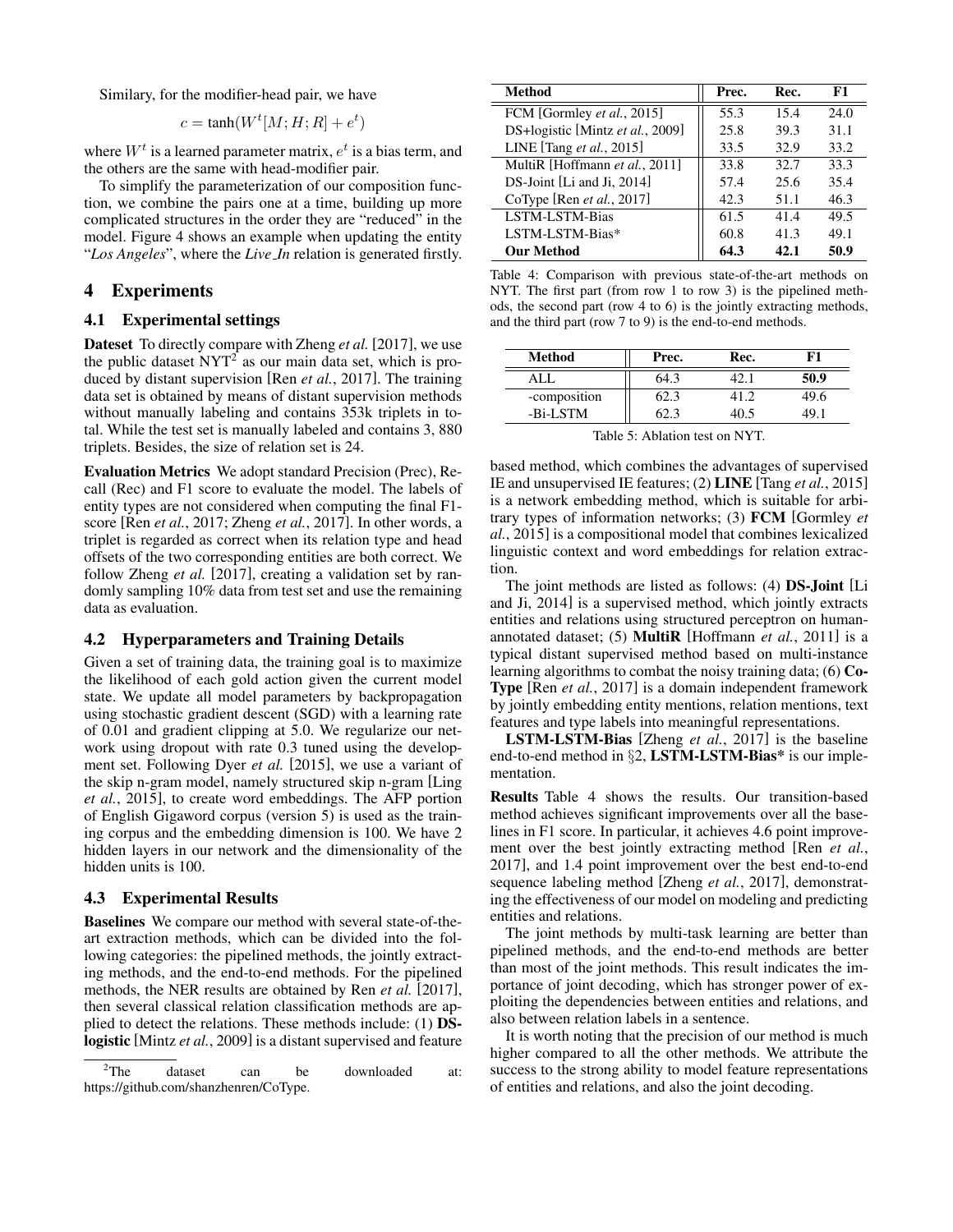| <b>Standard S1:</b>                                                                                                                                   | CARVING THE GRANITE A Park as Eight Miles of Exits The Flume, [Cannon Mountain]LOC:CONTAIN-2 and the                                       |  |  |
|-------------------------------------------------------------------------------------------------------------------------------------------------------|--------------------------------------------------------------------------------------------------------------------------------------------|--|--|
|                                                                                                                                                       | Old Man of the Mountain Historic Site are all part of Franconia Notch State Park in [New Hampshire] <sub>LOC:CONTAIN-1</sub> .             |  |  |
| <b>LSTM-LSTM-Bias*:</b> CARVING THE GRANITE A Park as Eight Miles of Exits The Flume, [Cannon Mountain] and the                                       |                                                                                                                                            |  |  |
|                                                                                                                                                       | Old Man of the Mountain Historic Site are all part of Franconia Notch State Park in [New Hampshire].                                       |  |  |
| <b>Our Model:</b>                                                                                                                                     | CARVING THE GRANITE A Park as Eight Miles of Exits The Flume, $[Cannon Mountain]_{LOC:CONTAIN-2}$ and the                                  |  |  |
|                                                                                                                                                       | Old Man of the Mountain Historic Site are all part of Franconia Notch State Park in [New Hampshire] <sub>LOC:CONTAIN-1</sub> .             |  |  |
| <b>Standard S2:</b>                                                                                                                                   | The US offered to locate the missile system in Poland, drawing furious objections from [Russia]LOC-LAC-1, though                           |  |  |
|                                                                                                                                                       | [Washington] $_{\text{LOC-LAC-1}}$ argues that the system is built to defend against [Iran] $_{\text{LOC-LAC-2,LOC-LAC-2}}$ , principally. |  |  |
| <b>LSTM-ESTM-Bias*:</b> The US offered to locate the missile system in Poland, drawing furious objections from [Russia] <sub>LOC-LAC-1</sub> , though |                                                                                                                                            |  |  |
|                                                                                                                                                       | [Washington] argues that the system is built to defend against [Iran] LOC-LAC-2, principally.                                              |  |  |
| <b>Our Model:</b>                                                                                                                                     | The US offered to locate the missile system in Poland, drawing furious objections from [Russia] <sub>LOC-LAC-1</sub> , though              |  |  |
|                                                                                                                                                       | [Washington] $_{\text{LOC-LAC-1}}$ argues that the system is built to defend against [Iran] $_{\text{LOC-LAC-2,LOC-LAC-2}}$ , principally. |  |  |

Table 6: Output from LSTM-LSTM-Bias and our model. The first row for each example is the gold standard. "*LOC*" is entity type, "*CON-TAIN*" and "*LAC*" are relation types, "1" and "2" mean direction of relation. The color of "*LOC-LAC\**" refers to relation instance.

Ablation Tests To demonstrate the effect of Bi-LSTM representation and relation composition function, we further conduct a set of ablation experiments. For the former, we directly send the token embedding of the input sentence to the above structures of state representation. For the latter, we only update each entity embedding by concatenating its original embedding with relation embedding once a relation arc is generated, ignoring the corresponding head or modifier entity. As shown in Table 5, the F1-score decreases heavily without each strategy, which indicates that it is very important to capture richer contextual information for token embedding and model feature representations of entities and relations.

Case Study We compare our method with LSTM-LSTM-Bias [Zheng *et al.*, 2017] on some cases, as shown in Table 6. As demonstrated by S1, when the distance between two interrelated entities is large, it is more difficult for the LSTM-LSTM-Bias method to identify their relation. However, thanks to the use of stack LSTM state representation, our transition-based method can capture more global feature representations, which make it more powerful identifying longterm relations.

Unlike the LSTM-LSTM-Bias method, our method can identify overlapping relations. S2 in Table 6 shows an example, which cannot be identified by the LSTM-LSTM-Bias method because of its model restriction. Our transition systems have the ability to handle multiple head or tail nodes, which make it suitable for such situation. In addition, our method directly models feature representations of entities and relations by using specially designed composition function, which makes it more powerful when dealing with overlapping relations.

## 5 Related Work

Two main methods have been proposed for entity mention and relation extraction, namely the pipeline method and the joint learning method. The former treats this task as two separated tasks, i.e., named entity recognition (NER) [Florian *et al.*, 2010; Kuru *et al.*, 2016] and relation extraction [Bunescu and Mooney, 2005; Liu *et al.*, 2015; Lin *et al.*, 2016].

Existing joint methods include feature-based statistical systems [Ren *et al.*, 2017; Miwa and Sasaki, 2014; Li and Ji, 2014], and neural models [Katiyar and Cardie, 2017; Miwa and Bansal, 2016; Zheng *et al.*, 2017]. Miwa and Bansal [2016] propose a neural method comprised of a sequence-based LSTM for entity identification and a separate tree-based dependency LSTM layer for relation classification. Their model depends critically on access to dependency trees and achieves joint learning only through parameter sharing. Katiyar and Cardie [2017] propose an attention-based joint neural model without accessing to dependency trees. This model extracts the entities and relations from left to right incrementally. However, it does not perform joint decoding and does not model the dependencies between different relations. Zheng *et al.* [2017] convert the joint task to a sequence labeling problem, achieving joint decoding for entities and relations in one task. Similar with Zheng *et al.* [2017], we build a neural model with joint decoding. Different from Zheng *et al.* [2017], however, we transform the joint task into a graph problem and propose a transition-based method.

There has been work using transition-based methods [Zhang and Clark, 2011; Nivre, 2008] to produce dependency trees and directed acyclic graphs (DAGs), but little work on more accurately directed graph in our joint tasks. Choi and McCallum [2013] use the list-based arc-eager algorithm for non-projective trees. Our model extends the method for yielding directed graph structure.

Recently, neural transition-based parsers have achieved highly competitive accuracies thanks to the modeling of output-output relations [Dyer *et al.*, 2015; Kiperwasser and Goldberg, 2016; Lample *et al.*, 2016; Liu and Zhang, 2017; Zhou *et al.*, 2015; Wang *et al.*, 2018]. We are inspired by these methods. To our knowledge, we are the first to investigate neural transition-based parsing framework for entity and relation extraction.

# 6 Conclusion

We proposed a neural transition-based approach for joint entity and relation extraction. Compared with existing neural methods, our method can model underlying dependencies not only between entities and relations, but also between relations. Experiments show that our model achieves the state-ofthe-art F-scores on a standard NewYork Times (NYT) benchmark.